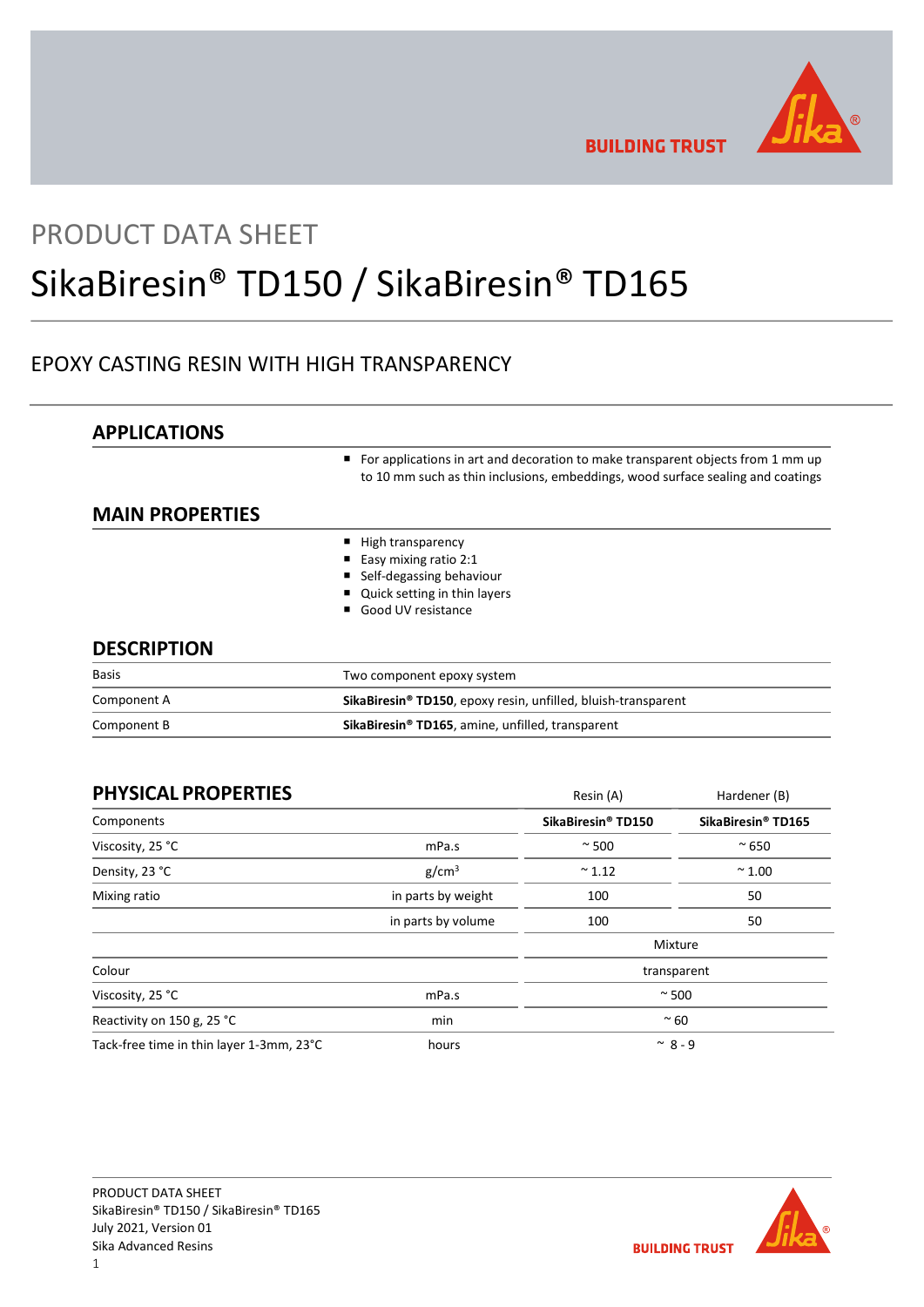# MECHANICAL AND THERMAL PROPERTIES

approx. values on standard-sized specimen / after curing 7 days at room temperature

| Shore hardness                    | <b>ISO 868</b> | Shore D1    | D 81 |
|-----------------------------------|----------------|-------------|------|
| Elongation at maximum strength    | <b>ISO 527</b> | %           |      |
| Flexural modulus                  | ISO 178        | MPa         | 1600 |
| Glass transition temperature (TG) | ISO 11359-2    | $\sim$<br>∼ | 53   |

# SPECIFIC PROPERTIES

| approx values at 23°C room temperature                      |       |            |
|-------------------------------------------------------------|-------|------------|
| Maximum casting thickness on plate 350 x 300 mm             | mm    | 10         |
| Maximum casting thickness small casted parts (<100g)        | mm    | 25         |
| Demolding time small casted parts (<100g) in 10mm thickness | hours | up to 48   |
| Demolding time small casted parts (<100g) in 5mm thickness  | hours | up to $72$ |

# PACKAGING UNITS

- Resin (A), SikaBiresin® TD150
- Hardener (B), SikaBiresin® TD165
- 1000 kg / 220 kg / 5 kg net 950 kg / 200 kg / 2.5 kg net

# PROCESSING DATA

- Room temperature is the most important parameter to be successful in SikaBiresin® TD150/TD165 casting. There is a link in between room temperature (RT), thickness of cast resin and curing speed. A speed curing caused by warm RT creates high exothermic reaction and cured resin could be yellow with streaks on top.
- In thin layers coating (1 to 5 mm) a warm room (25 30 °C) is advised to speed up curing and get best properties.
- Mixing should be done by hand or with an electric mixer. Be careful not to incorporate too much air while mixing. Emulsion must be avoided.
- After a primary mixing in a bucket pour the product in a second bucked and finish the mixing. Scrap well the walls of the mixing container. Prior to casting the mixing can be left for self-degassing for maximum 10 minutes. Alternatively, the mixing can be evacuated in a vacuum chamber.
- According to long pot life and low viscosity the casting frame must be perfectly tight. Brown PE packing tape is self-releasing from the resin and could be used in corners of the box and anywhere resin should not bond on support.
- A liquid or pasty wax could be also used to prevent bonding on models and supports. The wood or porous surfaces of models must be sealed before casting the resin. Quick setting epoxy or a varnish could be used but sealer must be cured prior to casting of the resin.
- After casting and some relaxation time the remaining bubbles can easily be removed with a hot airstream gun (sweep the surface at 15 – 20 cm of distance).
- A thin sanding and polishing are almost always needed to get shiny and flat surface. Use appropriate tools in order to avoid heat on the resin when polishing. Water sandpaper is advised.
- **Polishing paste on a buffer is giving the best finishing. Do not heat up too much the** casting layer when polishing in order to avoid marks.



**BUILDING TRUST**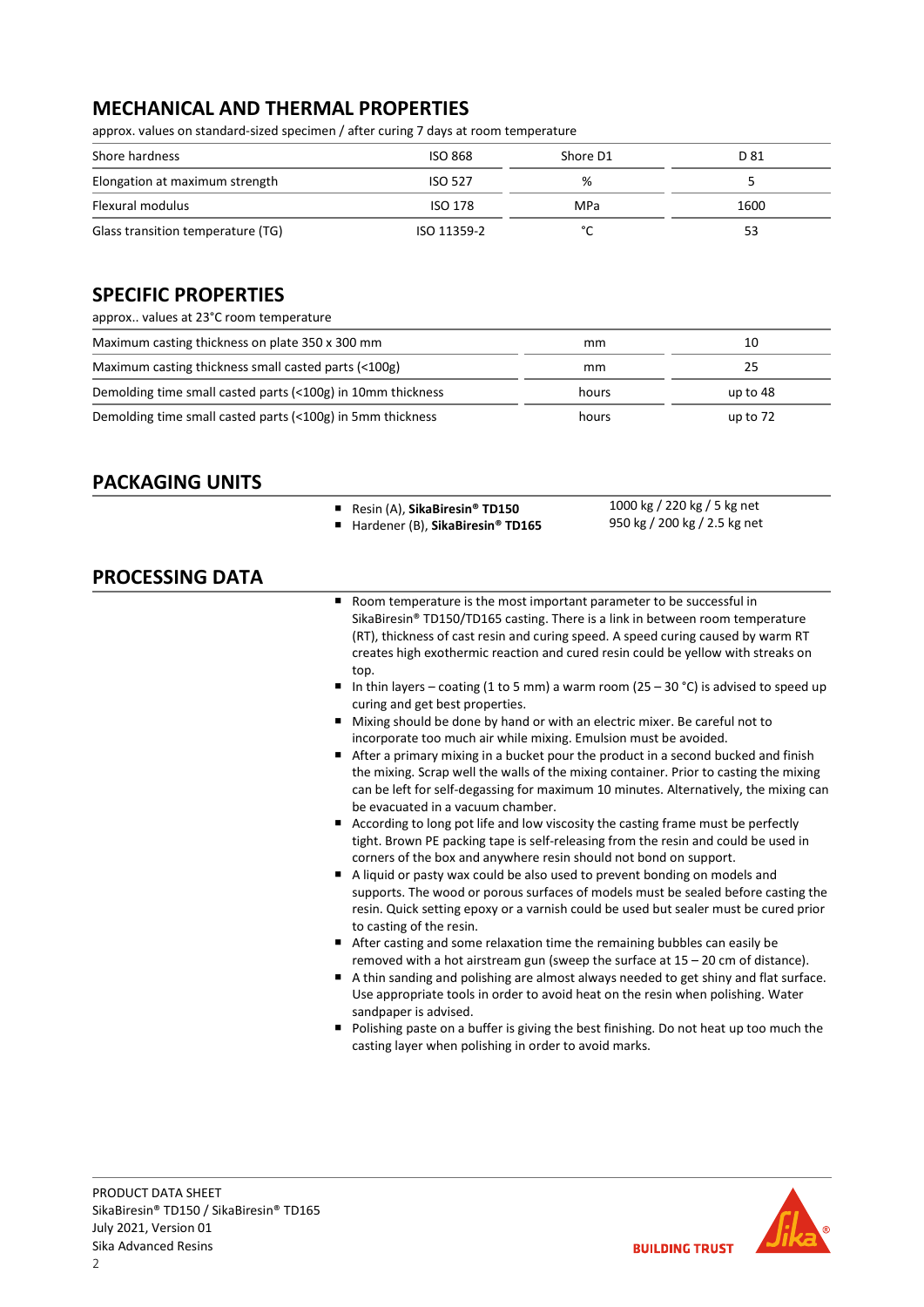# STORAGE CONDITIONS

| Shelf life          | Resin $(A)$ , SikaBiresin <sup>®</sup> TD150                                                                                                                                                                                                                            | 12 months                    |  |
|---------------------|-------------------------------------------------------------------------------------------------------------------------------------------------------------------------------------------------------------------------------------------------------------------------|------------------------------|--|
|                     | ■ Hardener (B), SikaBiresin® TD165                                                                                                                                                                                                                                      | 12 months                    |  |
| Storage temperature | Resin $(A)$ , SikaBiresin® TD150<br>■ Hardener (B), SikaBiresin® TD165                                                                                                                                                                                                  | $15 - 25 °C$<br>$15 - 25 °C$ |  |
| Crystallization     | ■ After prolonged storage at low temperature, crystallization of A (RESIN)<br>component may occur.<br>$\blacksquare$ This is easily removed by warming up for a sufficient time to a maximum of 70 °C.<br>Allow to cool to requested processing temperature before use. |                              |  |
| Opened packagings   | ■ Containers must be closed tightly immediately after use to prevent moisture and<br>dust ingress.<br>■ The residual material needs to be used up as soon as possible.                                                                                                  |                              |  |

## FURTHER INFORMATION

The information herein is offered for general guidance only. Advice on specific applications is available on request from the Technical Department of Sika Advanced Resins. Copies of the following publications are available on request: Safety Data Sheets

## BASIS OF PRODUCT DATA

All technical data stated in this document are based on laboratory tests. Actual measured data may vary due to circumstances beyond our control.

## HEALTH AND SAFETY INFORMATION

For information and advice regarding transportation, handling, storage and disposal of chemical products, users shall refer to the actual Safety Data Sheets containing physical, ecological, toxicological and other safety-related data.

### LEGAL NOTICE

The information, and, in particular, the recommendations relating to the application and enduse of Sika products, are given in good faith based on Sika's current knowledge and experience of the products when properly stored, handled and applied under normal conditions in accordance with Sika's recommendations. In practice, the differences in materials, substrates and actual site conditions are such that no warranty in respect of merchantability or of fitness for a particular purpose, nor any liability arising out of any legal relationship whatsoever, can be inferred either from this information, or from any written recommendations, or from any other advice offered. The user of the product must test the product's suitability for the intended application and purpose. Sika reserves the right to change the properties of its products. The proprietary rights of third parties must be observed. All orders are accepted subject to our current terms of sale and delivery. Users must always refer to the most recent issue of the local Product Data Sheet for the product concerned, copies of which will be supplied on request.

**BUILDING TRUST**